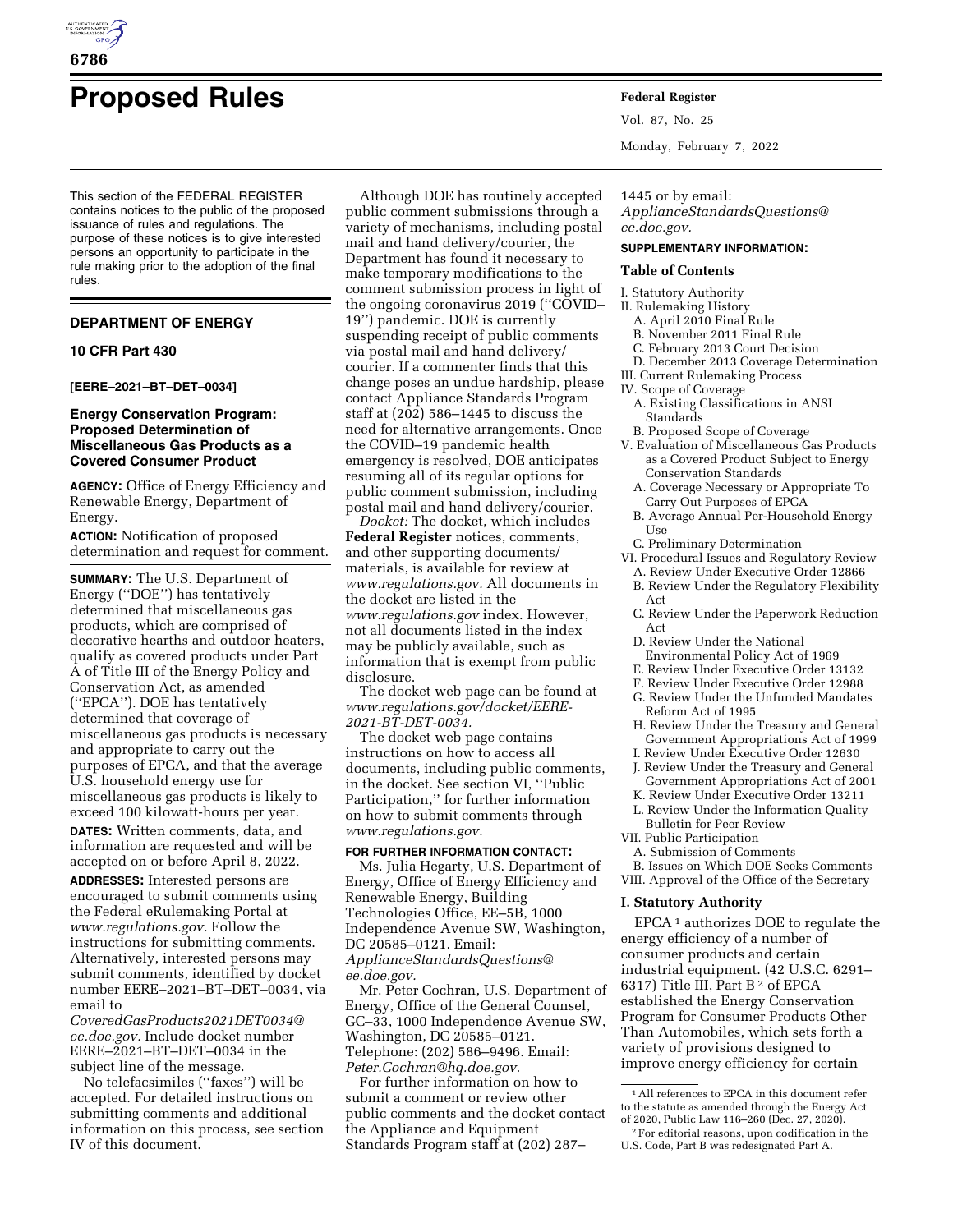consumer products, referred to generally as ''covered products.'' 3 In addition to specifying a list of consumer products that are covered products, EPCA authorizes the Secretary of Energy to classify additional types of consumer products as covered products. EPCA defines a ''consumer product'' in relevant part as any article (other than an automobile) of a type—(A) which in operation consumes, or is designed to consume, energy; and (B) which, to any significant extent, is distributed in commerce for personal use or consumption by individuals; without regard to whether such article of such type is in fact distributed in commerce for personal use or consumption by an individual.4 (42 U.S.C. 6291(a)(1)) For a given consumer product to be classified as a covered product, the Secretary must determine that:

(1) Classifying the product as a covered product is necessary or appropriate to carry out the purposes of EPCA; and

(2) The average annual per-household energy use by products of such type is likely to exceed 100 kilowatt-hours (''kWh'') (or its British thermal unit (''Btu'') equivalent) per year. (42 U.S.C. 6292(b)(1)) 5

When attempting to cover additional consumer product types, DOE must first determine whether these criteria from 42 U.S.C. 6292(b)(1) are met. Once a determination is made, the Secretary may prescribe test procedures to measure the energy efficiency or energy use of such product. (42 U.S.C. 6293(a)(1)(B)) Furthermore, once a product is determined to be a covered product, the Secretary may set standards

5 DOE has defined ''household'' to mean an entity consisting of either an individual, a family, or a group of unrelated individuals, who reside in a particular housing unit. For the purpose of the definition:

• Group quarters means living quarters that are occupied by an institutional group of 10 or more unrelated persons, such as a nursing home, military barracks, halfway house, college dormitory, fraternity or sorority house, convent, shelter, jail or correctional institution.

• Housing unit means a house, an apartment, a group of rooms, or a single room occupied as separate living quarters, but does not include group quarters.

- Separate living quarters means living quarters:
- To which the occupants have access either:
- $\blacksquare$  Directly from outside of the building; or

D Through a common hall that is accessible to other living quarters and that does not go through someone else's living quarters; and

Æ Occupied by one or more persons who live and eat separately from occupant(s) of other living quarters, if any, in the same building. 10 CFR 430.2.

for such product, subject to the provisions in 42 U.S.C. 6295(o) and (p), provided that DOE determines that four additional criteria at 42 U.S.C. 6295(*l*) have been met. Specifically, 42 U.S.C. 6295(*l*) requires the Secretary to determine that:

(1) The average household energy use of the products has exceeded 150 kWh per household for a 12-month period;

(2) The aggregate 12-month energy use of the products has exceeded 4,200 gigawatthours;

(3) Substantial improvement in energy efficiency of products of such type is technologically feasible; and

(4) Application of a labeling rule under 42 U.S.C. 6294 is not likely to be sufficient to induce manufacturers to produce, and consumers and other persons to purchase, covered products of such type (or class) that achieve the maximum energy efficiency that is technologically feasible and economically justified. (42 U.S.C. 6295(l)(1))

# **II. Rulemaking History**

#### *A. April 2010 Final Rule*

On April 16, 2010, DOE published a final rule in the **Federal Register***,*  which, in relevant part, promulgated definitions and energy conservation standards for certain direct heating equipment, *i.e.,* vented gas hearth products. 75 FR 20111 (''April 2010 final rule'').6 In the April 2010 final rule, DOE concluded that vented hearth products—which were described as including gas-fired products such as fireplaces, fireplace inserts, stoves, and log sets that typically include aesthetic features and that provide space heating—meet the definition of ''vented home heating equipment.'' *Id.* 75 FR 20128. In the April 2010 final rule, DOE also adopted a definition of ''vented hearth heater'' as a vented appliance which simulates a solid fuel fireplace and is designed to furnish warm air, with or without duct connections, to the space in which it is installed. The circulation of heated room air may be by gravity or mechanical means. A vented hearth heater may be freestanding, recessed, zero clearance, or a gas fireplace insert or stove. Those heaters with a maximum input capacity less than or equal to 9,000 British thermal units per hour (''Btu/h''), as measured using DOE's test procedure for vented home heating equipment (10 CFR part 430, subpart B, appendix O), are considered purely decorative and are excluded from DOE's regulations. *Id.* 75 FR 20130.

## *B. November 2011 Final Rule*

On November 18, 2011, DOE published a final rule that amended the definition of vented hearth heater, in relevant part, by removing the maximum capacity threshold to distinguish vented hearth heaters from purely decorative heaters and adding other criteria in its place to determine such differentiation. 76 FR 71836 (''November 2011 final rule''). These criteria included specific types of hearth products, safety standard certifications, labeling, and prescriptive elements (*i.e.,*  sold without a thermostat and without a standing pilot light). *Id.* 76 FR 71859. The November 2011 final rule defined a vented hearth heater as a vented appliance which simulates a solid fuel fireplace and is designed to furnish warm air, with or without duct connections, to the space in which it is installed. The circulation of heated room air may be by gravity or mechanical means. A vented hearth heater may be freestanding, recessed, zero clearance, or a gas fireplace insert or stove. The following products are not subject to the energy conservation standards for vented hearth heaters:

• Vented gas log sets; and

• Vented gas hearth products that meet all of the following four criteria:

 $\circ$  Certified to American National Standards Institute (''ANSI'') Z21.50,7 but not to ANSI Z21.88;<sup>8</sup>

Æ Sold without a thermostat and with a warranty provision expressly voiding all manufacturer warranties in the event the product is used with a thermostat;

 $\circ$  Expressly and conspicuously identified on its rating plate and in all manufacturer's advertising and product literature as a ''Decorative Product: Not for use as a Heating Appliance''; and

 $\circ$  With respect to products sold after January 1, 2015, not equipped with a standing pilot light or other continuously-burning ignition source. *Id.* at 76 FR 71859.

# *C. February 2013 Court Decision*

The Hearth, Patio & Barbecue Association (''HPBA'') sued DOE in the United States Court of Appeals for the District of Columbia Circuit (''D.C. Circuit'') to invalidate the April 2010 final rule and November 2011 final rule as those rules pertained to vented gas hearth products. *Statement of Issues to Be Raised, Hearth, Patio & Barbecue Association* v. *Department of Energy, et* 

<sup>3</sup>The enumerated list of covered products is at 42 U.S.C. 6292(a)(1)–(19).

<sup>4</sup>As such, in considering the potential scope of coverage, DOE does not consider whether an individual product is distributed in commerce for residential or commercial use, but whether it is *of a type* of product distributed in commerce for residential use.

<sup>6</sup>A correction to the April 2010 final rule was published on April 27, 2010, to correct a date that is not relevant to this discussion. 75 FR 21981.

<sup>7</sup>ANSI Z21.50/CSA 2.22, ''Vented Decorative Gas Appliances'' is available at: *webstore.ansi.org/ standards/csa/ansiz21502016csa22.* 

<sup>8</sup>ANSI Z21.88/CSA 2.33, ''Vented Gas Fireplace Heaters'' is available at: *webstore.ansi.org/ Standards/CSA/CSAANSIZ218819332019.*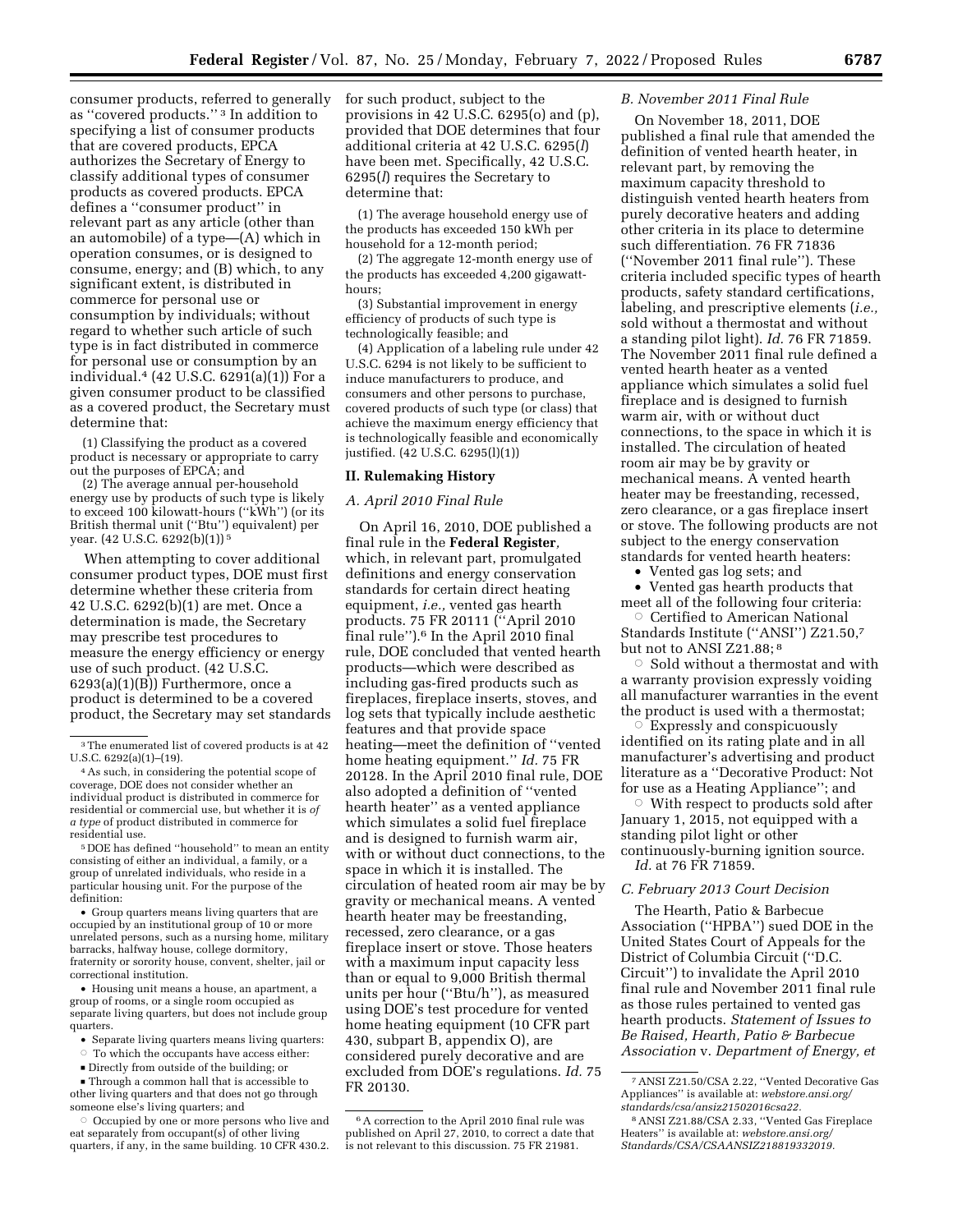*al.,* No. 10–1113 (D.C. Cir. filed July 1, 2010). On February 8, 2013, the D.C. Circuit issued its opinion in the HPBA case and ordered that the definition of ''vented hearth heater'' adopted by DOE be vacated, and remanded the matter to DOE to interpret the challenged provisions in accordance with the Court's opinion. *Hearth, Patio & Barbecue Association* v. *Department of Energy, et al.,* 706 F.3d 499 (D.C .Cir. 2013). The Court held that the phrase ''vented hearth heater'' did not encompass decorative fireplaces as that term is traditionally understood, vacated the entire statutory definition of ''vented hearth heater,'' and remanded for DOE to interpret the challenged provisions consistent with the court's opinion. *Id.* at 509. On July 29, 2014, DOE published a final rule amending the relevant portions of its regulation to reflect the Court's decision to vacate the regulatory definition of ''vented hearth heater'' (and by implication, the associated energy conservation standards). 79 FR 43927.

## *D. December 2013 Coverage Determination*

On December 31, 2013, DOE published a proposed determination of coverage for hearth products. 78 FR 79638 (''December 2013 NOPD''). DOE described hearth products as gas-fired equipment that provide space heating and/or provide an aesthetic appeal to the living space. *Id.* 78 FR 79639. DOE proposed to define ''hearth product'' as a gas-fired appliance that simulates a solid-fueled fireplace or presents a flame patterns (for aesthetics or other purpose) and that may provide space heating directly to the space in which it is installed, and provided examples of products meeting this definition, including vented decorative hearth products, vented heater hearth products, vented gas logs, gas stoves, outdoor hearth products, and ventless hearth products. *Id.* 78 FR 79640. DOE stated it had not previously conducted an energy conservation standards rulemaking for hearth products with the exception of the vented hearth heaters, which are no longer covered products as

a result of the Court ruling. Id. On February 9, 2015, DOE published a NOPR proposing energy conservation standards for hearth products. 80 FR 7082 (''February 2015 NOPR''). On March 31, 2017, DOE withdrew the December 2013 NOPD<sup>9</sup> in the bi-annual publication of the DOE Regulatory Agenda.10

On further consideration of the Court's opinion, DOE believes that DOE was overly broad in discussion of the Court's holding in the context of vented hearth heaters in the withdrawn December 2013 NOPD. In that vented hearth heaters provide space heating, classifying vented hearth heaters as vented home heating equipment would be consistent with the Court's opinion. (*See* the Court's explanation that decorative fireplaces are outside the scope of direct heating equipment and that the phrase ''vented hearth heater'' did not encompass decorative fireplaces as that term is traditionally understood. (706 F.3d 499, 505, 509)) Therefore, although there are not currently energy conservation standards for vented hearth heaters, these products are appropriately covered as vented home heating equipment (and direct heating equipment (''DHE'')). Because vented hearth heaters are already covered as vented home heating equipment under EPCA, such products are not part of this proposed coverage determination. To the extent DOE considers energy conservation standards for venter hearth heaters, it will do so in a separate rulemaking.

#### **III. Current Rulemaking Process**

This proposed determination of coverage addresses miscellaneous gas products, which are consumer products comprising: (1) Those hearth products that are not DHE (*i.e.,* those hearth products that are indoor or outdoor decorative hearth products) and (2) outdoor heaters. If, after public comment, DOE issues a final determination of coverage for miscellaneous gas products, DOE may prescribe both test procedures and energy conservation standards for these products. DOE will publish a final

decision on coverage as a separate notice, an action that will be completed prior to the initiation of any test procedure or energy conservation standards rulemaking. 10 CFR part 430, subpart C, appendix A, section 5(c). If DOE determines that coverage is warranted, DOE will proceed with its typical rulemaking process for both test procedures and standards. *Id.* DOE is not proposing test procedures or energy conservation standards as part of this proposed determination. If DOE proceeds with a rulemaking to establish energy conservation standards, DOE would determine if miscellaneous gas products satisfy the provisions of 42 U.S.C. 6295(*l*)(1) during the course of that rulemaking.

#### **IV. Scope of Coverage**

Miscellaneous gas products as considered in this NOPD are comprised of decorative hearth products and outdoor heaters.

For the purpose of this analysis, DOE evaluated decorative hearth products that are gas-fired products that simulate a solid-fuel fireplace and/or present an aesthetic flame pattern, and that are not designed to heat the space in which they are used. A wide range of decorative hearth products are available on the market, including, for example, gas log sets, gas fire pits, gas stoves, and gas fireplace inserts. Decorative hearth products may be used indoors or outdoors.

For the purpose of this analysis, DOE evaluated outdoor heaters that are gasfired products that heat the area proximate to the heater and that are designed to be used outdoors.

## *A. Existing Classifications in ANSI Standards*

To help inform its proposed scope of coverage, DOE reviewed existing classifications of miscellaneous gas products (*i.e.,* hearth products and outdoor heaters) in various ANSI standards. Table III.1 presents the ANSI standards that DOE identified which cover the various types of decorative hearth products and outdoor heaters on the market.

# TABLE III.1—ANSI STANDARDS COVERING THE VARIOUS TYPES OF MISCELLANEOUS GAS PRODUCTS

| ANSI<br>standard | Title                                                                                                                                                                                                                                                           |
|------------------|-----------------------------------------------------------------------------------------------------------------------------------------------------------------------------------------------------------------------------------------------------------------|
|                  | Vented Decorative Gas Appliances.<br>Z21.60  Decorative Gas Appliances for Installation in Solid-Fuel Burning Fireplaces.<br>Z21.84    Standard for Manually Lighted, Natural Gas, Decorative Gas Appliances for Installation in Solid-Fuel Burning Fireplaces. |

<sup>9</sup>Withdrawal of the December 2013 NOPD also resulted in the withdrawal of the February 2015 NOPR.

<sup>10</sup>Past publications of DOE's Regulatory Agenda can be found at: *resources.regulations.gov/public/ component/main.*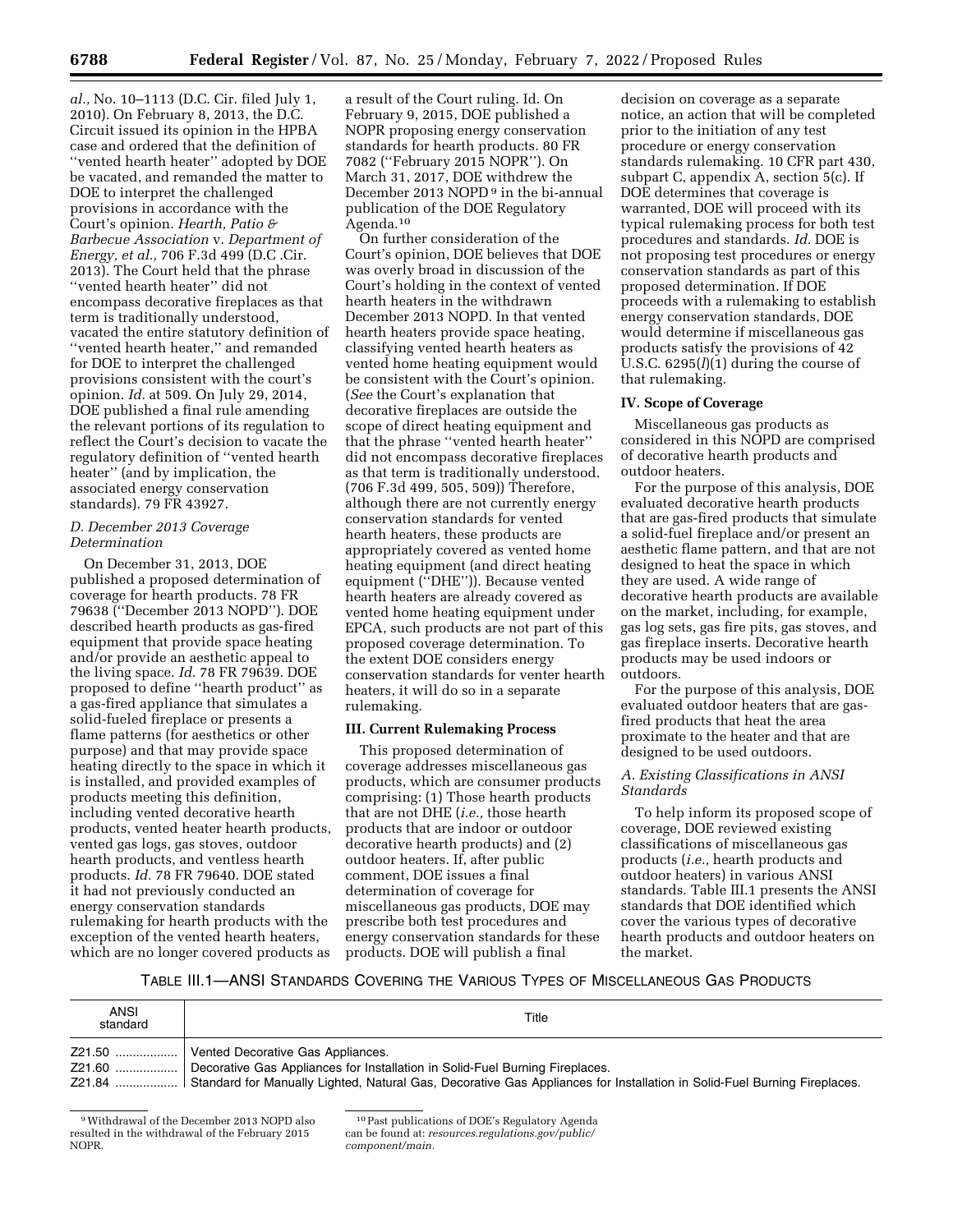TABLE III.1—ANSI STANDARDS COVERING THE VARIOUS TYPES OF MISCELLANEOUS GAS PRODUCTS—Continued

| ANSI<br>standard | Title                                                  |
|------------------|--------------------------------------------------------|
| Z21.97           | Outdoor Decorative Gas Appliances.                     |
| Z83.26           | <sup>1</sup> Gas-Fired Outdoor Infrared Patio Heaters. |

*Issue 1:* DOE requests comment on whether there are other industry standards that should be reviewed for this coverage determination for decorative hearth products and outdoor heaters.

ANSI Z21.50 covers vented decorative gas appliances with input ratings up to 400,000 Btu/h, that do not have a thermostat and are not a source of heat. In covering vented decorative gas appliances, ANSI Z21.50 provides the following definitions relevant to defining the scope of a decorative appliance:

*Decorative gas appliance*—an appliance whose only function lies in the aesthetic effect of the flame. A vented *decorative* gas appliance may be freestanding, recessed, zero clearance, or a gas fireplace insert, and is further defined as:

*Direct vent decorative gas appliance*—a system consisting of (1) an appliance for indoor installation that allows the view of flames and provides the simulation of a solid fuel fireplace; (2) combustion air connections between the appliance and the vent-air intake terminal; (3) flue gas connections between the appliance and the vent-air intake terminal; and (4) a vent-air intake terminal for installation outdoors, constructed such that all air for combustion is obtained from the outdoor atmosphere and all flue gases are discharged to the outdoor atmosphere. All of these components are supplied by the manufacturer.

*Fan type vented decorative gas appliance*—a vented decorative gas appliance equipped with an integral circulating air fan, the operation of which is necessary for satisfactory appliance performance.

*Gas fireplace insert*—a vented decorative gas appliance designed to be fully or partially installed in a solid-fuel burning fireplace.

*Gravity vented decorative gas appliance* a vented decorative gas appliance consisting of an appliance constructed so all air for combustion is obtained from the room in which the appliance is installed and all flue gases are discharged to the outdoor atmosphere. The discharge of flue gases is by gravity forces.

*Power vented decorative gas appliance*—a vented decorative gas appliance consisting of an appliance constructed so all air for combustion is obtained from the room in which it is installed and all flue gases are discharged to the outdoor atmosphere. The discharge of flue gases is by mechanical means.

*Gas stove*—a vented gas appliance designed to be freestanding.

ANSI Z21.60 covers decorative gas appliances for installation in solid-fuel burning fireplaces with input ratings up to 400,000 Btu/h that do not have a thermostat. ANSI Z21.60 provides the following definitions relevant to defining the scope of decorative gas appliances for installation in solid-fuel burning fireplaces:

*Decorative gas appliance*—a selfcontained, free-standing, gas-burning appliance designed for installation only in a solid-fuel burning fireplace and whose primary function lies in the aesthetic effect of the flame.

*Coal basket*—an open-flame type appliance consisting of a metal basket filled with simulated coals, which gives the appearance of a coal fire when in operation.

*Gas log*—an open-flame type appliance consisting of a metal frame or base supporting simulated logs.

ANSI Z21.84 covers manually lighted, natural gas, decorative gas appliances for installation in solid-fuel burning fireplaces, that are not thermostatically controlled, and with input ratings up to 90,000 Btu/h. These appliances do not incorporate a pilot burner or an automatic gas ignition system. The main burner(s) is intended to be lighted by hand each time the appliance is used. ANSI Z21.84 provides the following definitions relevant to defining the scope of manually lit decorative gas appliances for installation in solid-fuel burning fireplaces:

*Decorative appliance*—a self-contained, freestanding, gas-burning appliance designed for installation only in a solid-fuel burning fireplace and whose function primarily lies in the aesthetic effect of the flame.

*Coal basket*—an open flame type appliance consisting of a metal basket filled with simulated coals, which gives the appearance of a coal fire when in operation.

*Gas log*—an open flame type appliance consisting of a metal frame or base supporting simulated logs.

ANSI Z21.97 covers decorative gas appliances for outdoor installation and are classified as one of the following: Portable, stationary, or built-in. Thermostatically controlled appliances are not within the scope of ANSI Z21.97. ANSI Z21.97 provides the following definitions relevant to defining the scope of decorative gas appliances for outdoor installation:

*Built-in*—appliances that are mounted or attached to a permanent structure and not intended to be moved.

*Outdoor decorative gas appliance*—an appliance for use in outdoor spaces only, which does not incorporate a venting system, and whose primary function lies in the aesthetic effect of the flame.

*Outdoor spaces*—an appliance is considered to be outdoors if installed with shelter no more inclusive than:

(a) With walls on all sides, but with no overhead cover;

(b) within a partial enclosure that includes an overhead cover and no more than two sidewalls. The sidewalls may be parallel, as in a breezeway, or at right angles to each other; or

(c) within a partial enclosure that includes an overhead cover and three sidewalls, as long as 30 percent or more of the horizontal periphery of the enclosure is permanently open.

*Stationary*—appliances that are not equipped with wheels, casters, or other means of easy movement. These appliances are only moved by lifting and carrying.

ANSI Z83.26 covers gas-fired outdoor infrared patio heaters intended for installation in and heating of residential or non-residential spaces. Infrared patio heaters may be suspended overhead, angle-mounted overhead, wall-mounted, floor-mounted, or for tabletop use. ANSI Z83.26 provides the following definitions relevant to defining the scope of infrared patio heaters:

*Infrared patio heater*—a heater which directs a substantial amount of its energy output in the form of infrared energy into the outdoor area to be heated.

*Outdoor spaces*—for the purpose of this Standard, an appliance is considered to be outdoors if installed with shelter no more inclusive than:

(a) With walls on all sides, but with no overhead cover;

(b) within a partial enclosure that includes an overhead cover and no more than two sidewalls. The sidewalls may be parallel, as in a breezeway, or at right angles to each other.

(c) within a partial enclosure that includes an overhead cover and three sidewalls, as long as 30 percent or more of the horizontal periphery of the enclosure is permanently open.

*Portable infrared patio heater*—a free standing, infrared heater designed with the intent of being moved from one outdoor location to another.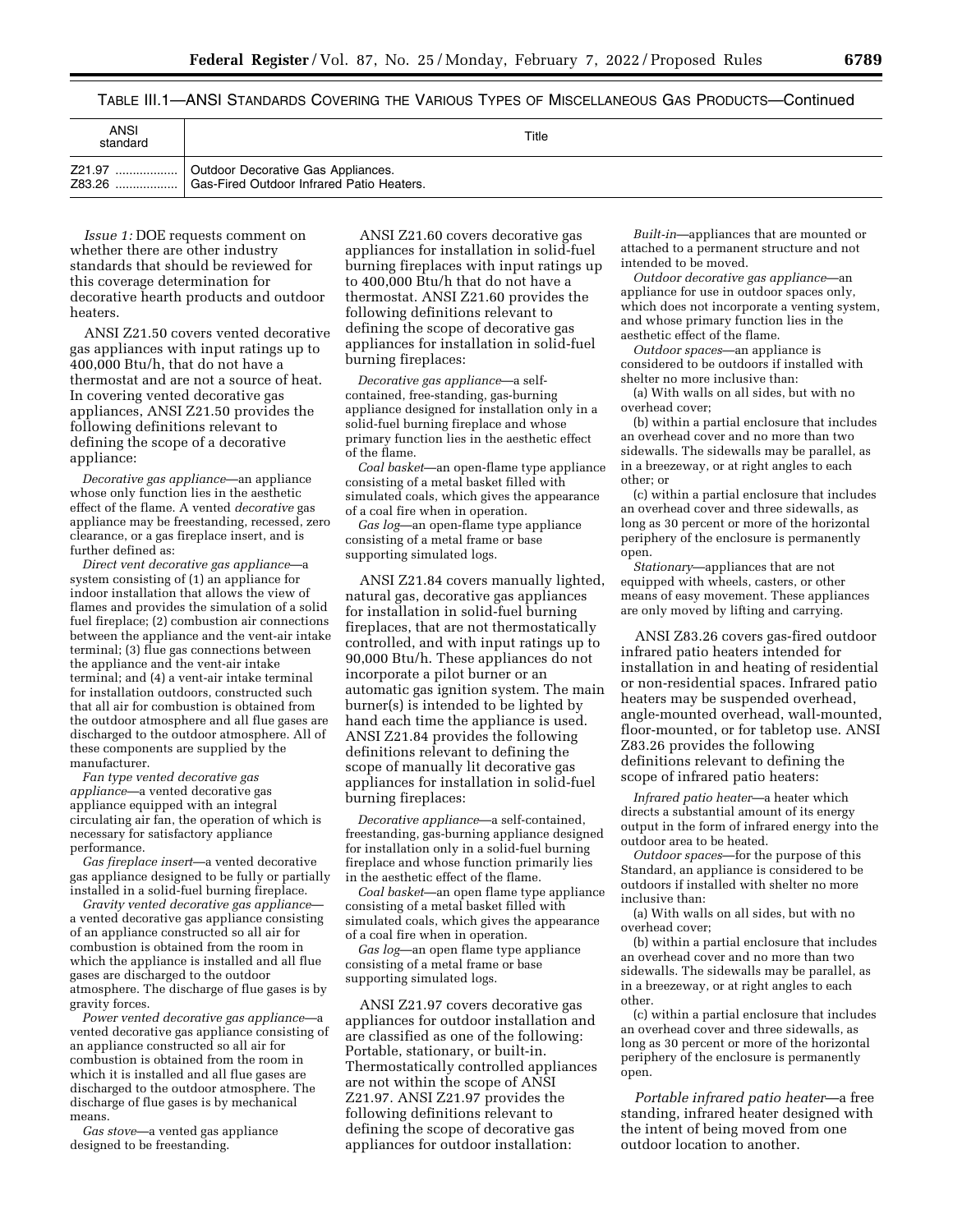#### *B. Proposed Scope of Coverage*

As discussed, DOE is proposing coverage of miscellaneous gas products, which are comprised of decorative hearth products and outdoor heaters.

In considering the scope of ''decorative hearth product,'' DOE considered the identified ANSI standards (*i.e.,* ANSI Z21.50, ANSI Z21.60, ANSI Z21.84, ANSI Z21.97, and ANSI Z83.24), as well as DOE's previously adopted and proposed definitions related to hearth products. The considered scope of ''decorative hearth product'' presented below combines pertinent elements of the previously proposed definition for ''hearth product'' included in the December 2013 NOPD and the February 2015 NOPR, and the definition of a ''decorative gas appliance'' in ANSI Z21.50 to describe a decorative hearth product for the purposes of coverage in this NOPD. DOE considered decorative hearth products to include indoor and outdoor products.

DOE notes that the scopes of the relevant ANSI standards for decorative products exclude products that are equipped with a thermostat. Consistent with the industry standards, DOE has tentatively determined that the presence of a thermostat indicates that a product is designed to provide heat rather than being purely decorative. Thus, the proposed scope of decorative hearth products excludes those products equipped with a thermostat.

The proposed definition for a ''decorative hearth product'' would be a gas-fired appliance that:

• Simulates a solid-fueled fireplace or presents a flame pattern;

• Includes products designed for indoor use, outdoor use, or either indoor or outdoor use;

• Is not designed to be operated with a thermostat;

• For products designed for indoor use, is not designed to provide space heating to the space in which it is installed; and

• For products designed for outdoor use, is not designed to provide heat proximate to the unit.

*Issue 2:* DOE requests comment on whether the presence of a thermostat would indicate that a hearth product is intended to provide heat to the space in which it is installed rather than being purely decorative.

DOE also considered inclusion of outdoor heaters in the proposed scope of the coverage determination. DOE understands outdoor heaters to be products that are used for heating outdoor areas. DOE proposes to define an outdoor heater as a gas-fired

appliance designed for use in outdoor spaces only, and which is designed to provide heat proximate to the unit.

*Issue 3:* DOE seeks feedback from interested parties on its proposed definition for ''outdoor heater.''

*Issue 4:* DOE requests comment on whether outdoor hearth products exist that are designed to provide a large amount of heat as their primary function, and thus would meet the definition of outdoor heater.

*Issue 5:* DOE seeks feedback from interested parties on it proposed scope of coverage of miscellaneous gas products, which would include decorative hearth products and outdoor heaters.

As evaluated in this proposed coverage determination DOE considers miscellaneous gas products to include products using natural gas or liquified petroleum gas (''propane''). As propane is a type of gas, DOE tentatively determined it is appropriate to include propane products in the scope of this proposed coverage determination.11 Were DOE to finalize the coverage determination as proposed, DOE would consider whether propane fueled products warrant different treatment under test procedures and energy conservation standards, should such test procedures and standards be established.

*Issue 6:* DOE requests comment on whether propane-fueled decorative hearth products and outdoor heaters should be within the scope of this coverage determination.

DOE was not able to identify an ANSI standard which addresses decorative unvented gas hearth products.

DOE requests comment on whether unvented hearth products designed for indoor installation exist that are designed to be purely decorative, or if an unvented hearth product would always provide enough heat to the space in which it is installed to be classified as an unvented heater.12 If such products exist, DOE seeks information on the features or characteristics that differentiate them from unvented heaters.

## **V. Evaluation of Miscellaneous Gas Products as a Covered Product Subject to Energy Conservation Standards**

As an initial step, DOE evaluated whether miscellaneous gas products,

which are comprised of decorative hearth products and outdoor heaters, are ''consumer products'' under EPCA. As discussed in section I of this document, a consumer product is any article (other than an automobile) of a type—(A) which in operation consumes, or is designed to consume energy; and (B) which, to any significant extent, is distributed in commerce for personal use or consumption by individuals; without regard to whether such article of such type is in fact distributed in commerce for personal use or consumption by an individual. (42 U.S.C. 6291(a)(1)) Miscellaneous gas products consume energy during operation and are distributed in commerce for personal use by individuals. Therefore, DOE has determined that miscellaneous gas products are consumer products.

The following sections describe DOE's preliminary evaluation of whether miscellaneous gas products fulfill the criteria for being added as covered products pursuant to 42 U.S.C. 6292(b)(1). As stated previously, DOE may classify a consumer product as a covered product if:

(1) Classifying products of such type as covered products is necessary or appropriate to carry out the purposes of EPCA; and

(2) The average annual per-household energy use by products of such type is likely to exceed 100 kWh (or its Btu equivalent) per year.

### *A. Coverage Necessary or Appropriate To Carry Out Purposes of EPCA*

DOE has preliminarily determined that coverage of miscellaneous gas products is necessary or appropriate to carry out the purposes of EPCA, which include:

(1) To conserve energy supplies through energy conservation programs, and, where necessary, the regulation of certain energy uses; and

(2) To provide for improved energy efficiency of motor vehicles, major appliances, and certain other consumer products. (42 U.S.C. 6291(4)–(5))

DOE estimates that annual shipments of miscellaneous gas products have averaged approximately 190,000 units per year from 2016 to 2020.13 DOE estimates that the aggregate national

<sup>11</sup> DOE defines the term ''gas'' to mean either natural gas or propane. 10 CFR 430.2.

<sup>12</sup> DOE defines an ''unvented gas heater'' as an unvented, self-contained, free-standing, nonrecessed gas-burning appliance which furnishes warm air by gravity or fan circulation. 10 CFR 430.2. An unvented gas heater is a type of unvented home heating equipment and covered as direct heating equipment.

 $^{\rm 13}$  This estimate was developed by scaling the hearth product shipments found on page 9–2 of Chapter 9 in the February 2015 NOPR Technical Support Document to the total gas appliance shipments from 2016 through 2020 from HPBA (*[www.hpba.org/Resources/Annual-Historical-](http://www.hpba.org/Resources/Annual-Historical-Hearth-Shipments)[Hearth-Shipments](http://www.hpba.org/Resources/Annual-Historical-Hearth-Shipments)*). Manufacturer interviews conducted for the February 2015 NOPR analysis were used to develop the market share of decorative hearths (39%) and outdoor heaters (3%) from total shipments. The market shares were assumed to remain constant from 2016–2020.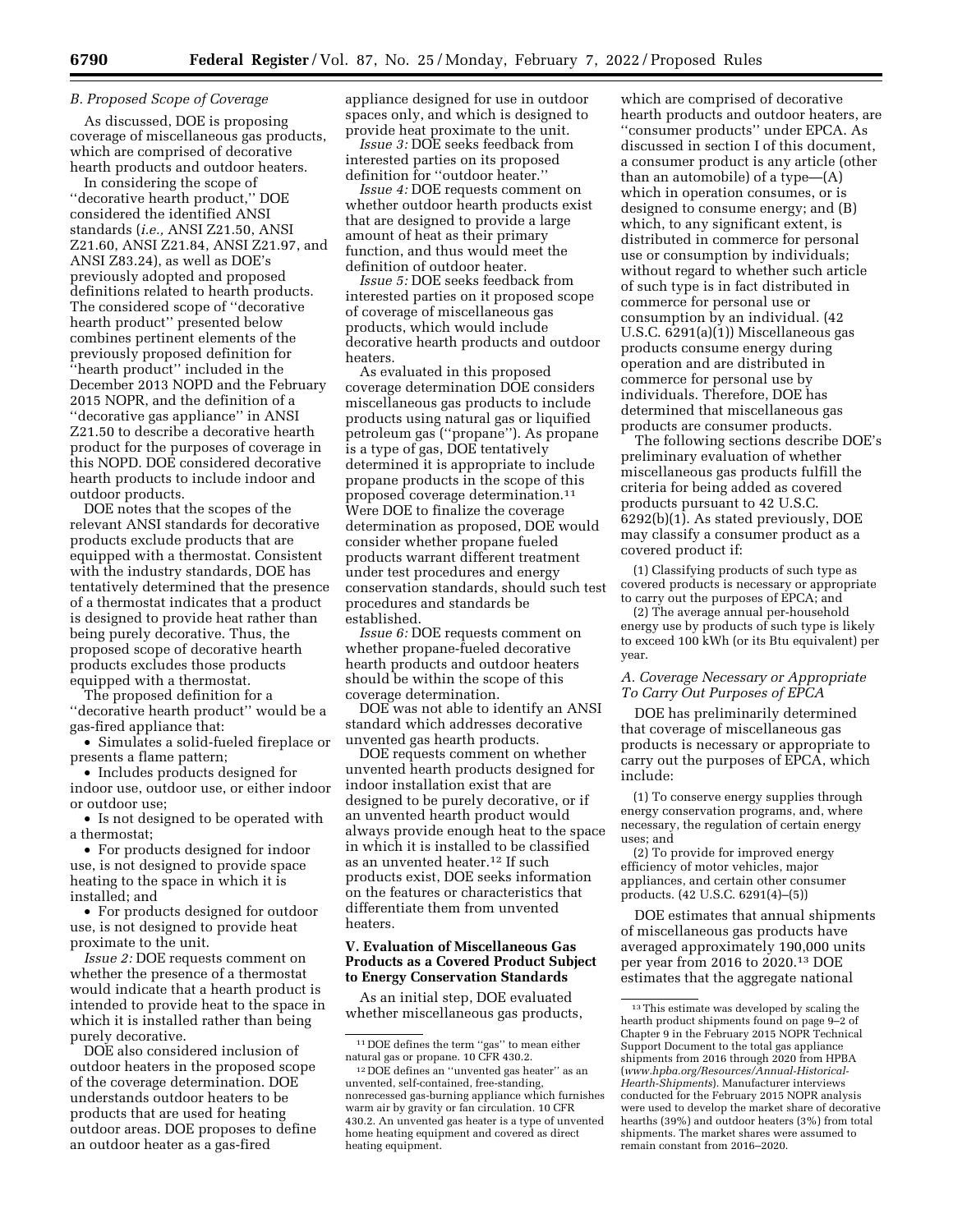energy use of decorative hearth products is 0.0135 quadrillion British thermal units (''quads'') (4.0 Terawatt-hours  $('TWh'$ )),<sup>14</sup> and that the aggregate national energy use of outdoor heaters is estimated to be 0.0007 quads (0.2 TWh).15 DOE estimates that the aggregate national energy use of decorative hearth products and outdoor heaters, comprising miscellaneous gas products, is 0.0143 quads (4.2 TWh). Coverage of miscellaneous gas products would further the conservation of energy supplies through the regulation of energy efficiency. Therefore, DOE has tentatively determined that coverage of miscellaneous gas products is necessary and appropriate to carrying out the purposes of EPCA, thereby satisfying the provisions of 42 U.S.C. 6292(b)(1)(A).

## *B. Average Annual Per-Household Energy Use*

DOE estimated average per-household energy use for decorative hearth products based on a 2017 survey by the Lawrence Berkeley National Laboratory (''2017 hearth survey'') 16 17 and the technical support document from the February 2015 NOPR.18 In the 2017

15The aggregate national energy use of outdoor heaters is based on energy use estimates developed in section V.B of this document, along with historical shipments from the 2015 NOPR National Impact Analysis, which assumed that ratio of patio heaters shipments to HPBA hearth shipments was 3 percent, and a 15-year hearth lifetime which was used for all products in the 2015 Hearth Products NOPR (U.S. Department of Energy. Technical Support Document: Energy Conservation Programs for Consumer Products, Energy Conservation Standards for Hearth Products. Chapter 8: Life-Cycle-Cost Analysis. January 30, 2015. Available at: *[www.regulations.gov/document/EERE-2014-BT-](http://www.regulations.gov/document/EERE-2014-BT-STD-0036-0002)[STD-0036-0002.](http://www.regulations.gov/document/EERE-2014-BT-STD-0036-0002)*)

16Siap, David. Willem, Henry. Price, Sarah. Yang, Hung-Chia. Lekov, Alex. Survey of Hearth Products in U.S. Homes. Energy Analysis and Environmental Impacts Division, Lawrence Berkeley National Laboratory. June 2017. *eta.lbl.gov/publications/ survey-hearth-products-us-homes*.

<sup>17</sup> In the 2017 Hearth Survey, hearths were defined as: Gas or electric fireplaces, gas log sets, stoves, and outdoor units. DOE assumed the substantive majority of outdoor units were ''outdoor decorative hearths'' as proposed to be defined in section IV.B of this document.

18U.S. Department of Energy. Technical Support Document: Energy Conservation Programs for Consumer Products, Energy Conservation Standards for Hearth Products. Chapter 7: Energy Use

hearth survey, products that were identified as ''decorative only'' represented 6 percent of the surveyed installations, with the main burner operating for 17 hours per year and the standing pilot operating for 4,919 hours per year. Products identified as ''mostly decorative'' represented 32 percent of installations, with the main burner operating for 50 hours per year and the standing pilot operating for 3,500 hours per year.19 The identification of a product as ''decorative only'' or ''mostly decorative'' was based on the respondents' answer to a survey question about whether the product was for decorative or heating purposes; it did not necessarily reflect the manufacturer's design.20

For this NOPD, DOE assumed that the operating characteristics of ''decorative only'' and ''mostly decorative'' products from the 2017 survey would represent the market for decorative hearth products as proposed to be defined. Ignition systems in hearth products are typically either standing pilots, where the pilot flame is continuously lit unless turned off by the user; intermittent systems, where the pilot is lit using an electric starter only when there is a need for a flame; or match lit, when the main burner is lit by a match. To account for the energy use of the various ignition systems of decorative hearths, DOE relied on market share data of the ignition systems for gas fireplaces and gas log sets from the 2017 hearth survey: 71 percent of fireplaces and log sets use a standing pilot, 18 percent use intermittent ignition, and 12 percent are match lit.21 In the February 2015 NOPR, DOE used an input capacity of 35,000 Btu/h to represent decorative fireplace main burners and 1,000 Btu/h to represent standing pilot light input capacity, and calculated annual national intermittent ignition electricity use to be 29 kWh/yr.22 For this NOPD, DOE

20The decorative only and mostly decorative product categories include both indoor and outdoor units.

21Siap, David. Willem, Henry. Price, Sarah. Yang, Hung-Chia. Lekov, Alex. Survey of Hearth Products in U.S. Homes. Energy Analysis and Environmental Impacts Division, Lawrence Berkeley National Laboratory. June 2017. *eta.lbl.gov/publications/ survey-hearth-products-us-homes.* 

22U.S. Department of Energy. Technical Support Document: Energy Conservation Programs for Consumer Products, Energy Conservation Standards for Hearth Products. Chapter 7: Energy Use Analysis. January 30, 2015. *[www.regulations.gov/](http://www.regulations.gov/document/EERE-2014-BT-STD-0036-0002)  [document/EERE-2014-BT-STD-0036-0002.](http://www.regulations.gov/document/EERE-2014-BT-STD-0036-0002)* 

calculated the per-household weighted average ignition energy use to be 2.7 million British thermal units per year (''MMBtu/yr'') 23 and the weighted main burner energy use to be 1.5 MMBtu/yr, for a total decorative hearth energy use per household of 4.2 MMBtu/yr (1,230 kWh/yr).

The 2017 hearth survey did not provide the operating characteristics of outdoor heaters and DOE was unable to find other data sources for the operating characteristics of outdoor heaters. In lieu of such data, DOE estimates that the burner operating hours for outdoor heaters would be the same as those for decorative hearths (both indoor and outdoor).24 DOE notes that in the December 2013 coverage determination, the burner operating hours were the same for indoor decorative products and outdoor decorative products and outdoor heaters. 78 FR 79638, 79640.

*Issue 7:* DOE requests comment on the assumption that burner operating hours for outdoor heaters are similar to the main burner operating hours of decorative hearths. In addition, DOE requests any data available regarding the operating hours of outdoor heaters.

The 2017 hearth survey provided a breakdown of the ignition systems used in outdoor units, as well as the breakdown of standing pilot operation: 48 percent use a standing pilot, 15 percent use intermittent ignition, and 37 percent are match lit. Of the standing pilots, 54 percent remain on all-year, 5 percent are turned off throughout the summer, and 41 percent are turned off when not in use.

As outdoor heaters are different products than outdoor decorative hearths, DOE assumed that there would be less standing pilot use for outdoor heaters. An outdoor heater is likely used only in colder weather to provide warmth to people outside rather than across all seasons like a decorative outdoor hearth; therefore, DOE reduced the share of standing pilots as well as the amount of time a standing pilot would operate in a year. DOE adjusted the above percentages so that standing pilot usage in heaters was 50 percent that of outdoor units in the 2017 hearth survey. The breakdown of outdoor heater ignition systems was calculated to be 24 percent standing pilot, 29 percent intermittent ignition, and 47 percent match lit. DOE also reduced the amount of standing pilots that operate

<sup>14</sup>The aggregate national energy use of decorative hearths is based on energy use estimates developed in section V.B, along with historical shipments from HPBA (*[www.hpba.org/Resources/Annual-](http://www.hpba.org/Resources/Annual-Historical-Hearth-Shipments)[Historical-Hearth-Shipments](http://www.hpba.org/Resources/Annual-Historical-Hearth-Shipments)*) and the 2015 NOPR National Impact Analysis, of which 39 percent are assumed to be decorative hearths, and a 15-year hearth lifetime which was used for all products in the 2015 Hearth Products NOPR (U.S. Department of Energy. Technical Support Document: Energy Conservation Programs for Consumer Products, Energy Conservation Standards for Hearth Products. Chapter 8: Life-Cycle-Cost Analysis. January 30, 2015. Available at: *[www.regulations.gov/document/](http://www.regulations.gov/document/EERE-2014-BT-STD-0036-0002) [EERE-2014-BT-STD-0036-0002](http://www.regulations.gov/document/EERE-2014-BT-STD-0036-0002)*).

Analysis. January 30, 2015. *[www.regulations.gov/](http://www.regulations.gov/document/EERE-2014-BT-STD-0036-0002)  [document/EERE-2014-BT-STD-0036-0002.](http://www.regulations.gov/document/EERE-2014-BT-STD-0036-0002)* 

<sup>19</sup>Siap, David. Willem, Henry. Price, Sarah. Yang, Hung-Chia. Lekov, Alex. Survey of Hearth Products in U.S. Homes. Energy Analysis and Environmental Impacts Division, Lawrence Berkeley National Laboratory. June 2017. *eta.lbl.gov/publications/ survey-hearth-products-us-homes.* 

<sup>23</sup> Decorative hearths with match lit ignition were assumed to use zero ignition energy.

<sup>24</sup>The 2017 survey did provide the operating characteristics for hearth heaters; however, DOE believes the outdoor heaters would not operate in the same manner as indoor units providing primary or secondary space heating.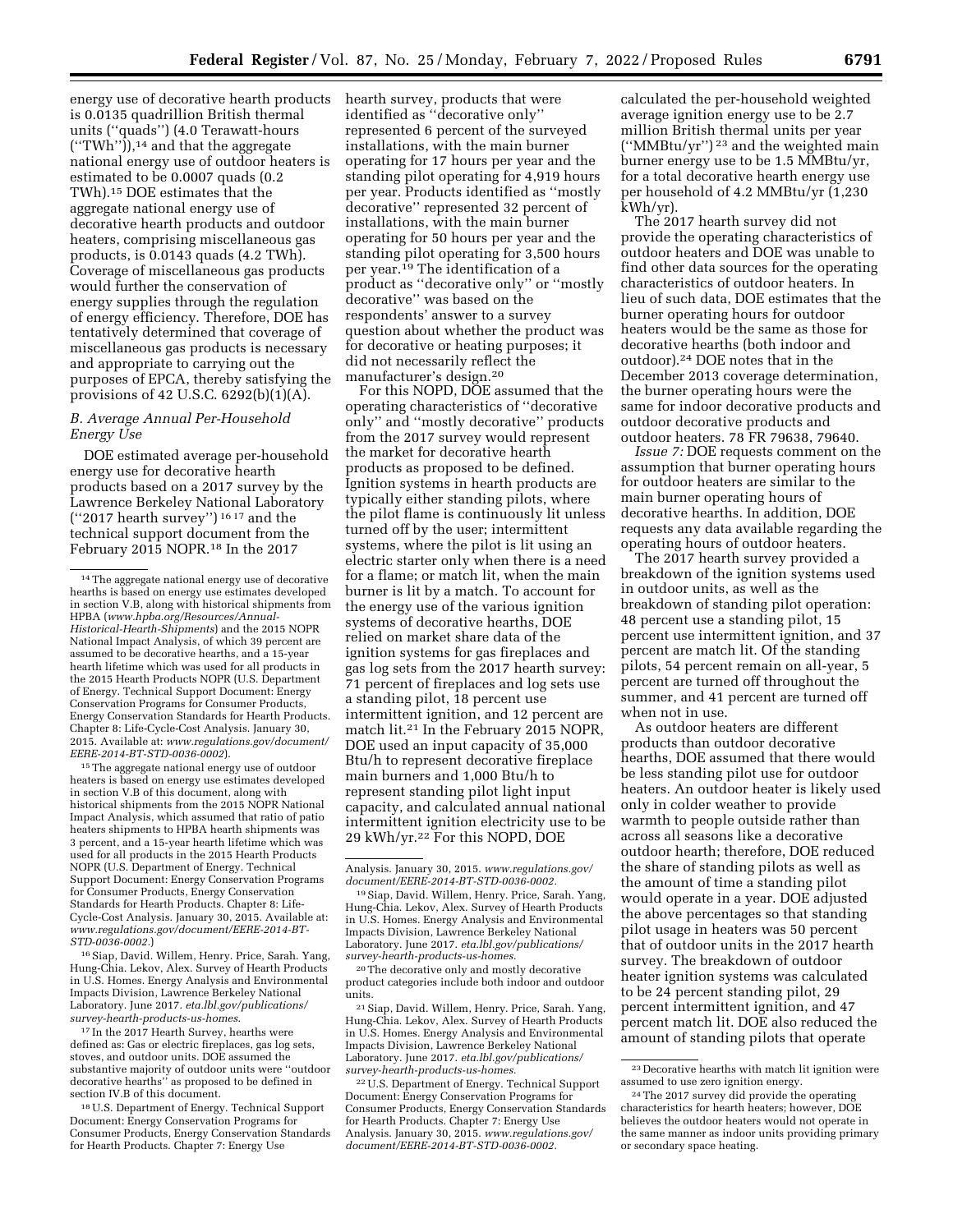all year by 50 percent for outdoor heaters. Of the standing pilots for outdoor heaters, DOE estimated 27 percent remain on all year, 11 percent are turned off throughout the summer, and 62 percent are off when not in use.

*Issue 8:* DOE requests feedback on the breakdown of ignition systems for outdoor heaters as well as any data on standing pilot operating hours for outdoor heaters.

In the February 2015 NOPR, DOE used an input capacity of 50,000 Btu/h to represent the main burners of outdoor products 25 and 1,000 Btu/h to represent the standing pilots, and calculated annual national intermittent ignition electricity use to be 29 kWh/yr.26 For this NOPD, DOE calculated the perhousehold weighted average ignition energy of use of outdoor heaters to be 0.7 MMBtu/yr and the weighted burner energy use to be 2.2 MMBtu/yr, for total outdoor heater household energy use of 2.9 MMBtu/yr (859 kWh/yr). While DOE recognizes that the operation of outdoor heaters may vary from that of decorative and outdoor units from the 2017 hearth survey and outdoor products in the February 2015 NOPR, the conservative energy use estimate for outdoor heaters is well above the coverage threshold.

DOE estimates that decorative hearths account for 93 percent of the miscellaneous gas product market and that outdoor heaters account for 7 percent. DOE calculated the weighted average per-household energy use of a miscellaneous gas product to be 4.1 MMBtu/yr (1,211 kWh/yr). Therefore, DOE has tentatively determined that the average annual per-household energy use for miscellaneous gas products is likely to exceed 100 kWh/yr, thereby satisfying the provisions of 42 U.S.C. 6292(b)(1)(B).

Based on the above, DOE has tentatively determined that miscellaneous gas products (comprised of decorative hearth products and outdoor heaters) qualify as a covered product under Part A of Title III of EPCA, as amended.

#### *C. Proposed Determination*

Based on the foregoing, DOE has tentatively determined that classifying miscellaneous gas products, which are comprised of decorative hearths and outdoor heaters, as proposed to be

defined in section IV.B of this document, is necessary and appropriate to carry out the purposes of EPCA; and the average annual per-household energy use is likely to exceed 100 kWh (or its Btu equivalent) per year for miscellaneous gas products. As such, DOE is proposing to determine to classify miscellaneous gas products as a covered product under Part A of Title III of EPCA, as amended.

*Issue 9:* DOE requests comment on whether classifying miscellaneous gas products as a covered product is necessary or appropriate to carry out the purposes of EPCA.

#### **VI. Procedural Issues and Regulatory Review**

#### *A. Review Under Executive Order 12866*

This proposed determination has been determined to be not significant for purposes of Executive Order (''E.O.'') 12866, ''Regulatory Planning and Review,'' 58 FR 51735 (Oct. 4, 1993). As a result, the Office of Management and Budget (''OMB'') did not review this proposed determination.

## *B. Review Under the Regulatory Flexibility Act*

The Regulatory Flexibility Act (5 U.S.C. 601 *et seq.*) requires preparation of an initial regulatory flexibility analysis (''IRFA'') for any rule that by law must be proposed for public comment, unless the agency certifies that the proposed rule, if promulgated, will not have a significant economic impact on a substantial number of small entities. As required by E.O. 13272, ''Proper Consideration of Small Entities in Agency Rulemaking'' 67 FR 53461 (Aug. 16, 2002), DOE published procedures and policies on February 19, 2003 to ensure that the potential impact of its rules on small entities are properly considered during the rulemaking process. 68 FR 7990. DOE has made its procedures and policies available on the Office of the General Counsel's website (*energy.gov/gc/office-general-counsel*).

This proposed determination would not establish test procedures or energy conservation standards for miscellaneous gas products. If adopted, the proposed determination would only positively determine that future standards may be warranted and should be explored in an energy conservation standards and test procedure rulemaking. Economic impacts on small entities would be considered in the context of such rulemakings. Therefore, DOE initially concludes that the impacts of the proposed determination would not have a ''significant economic impact on a substantial number of small

entities,'' and that the preparation of an IRFA is not warranted. DOE will transmit this certification and supporting statement of factual basis to the Chief Counsel for Advocacy of the Small Business Administration for review under 5 U.S.C. 605(b).

#### *C. Review Under the Paperwork Reduction Act*

Manufacturers of covered products must certify to DOE that their products comply with any applicable energy conservation standards. To certify compliance, manufacturers must first obtain test data for their products according to the DOE test procedures, including any amendments adopted for those test procedures. DOE has established regulations for the certification and recordkeeping requirements for all covered consumer products and commercial equipment. (*See generally* 10 CFR part 429) The collection-of-information requirement for the certification and recordkeeping is subject to review and approval by OMB under the Paperwork Reduction Act (''PRA''). This requirement has been approved by OMB under OMB control number 1910–1400. Public reporting burden for the certification is estimated to average 35 hours per response, including the time for reviewing instructions, searching existing data sources, gathering and maintaining the data needed, and completing and reviewing the collection of information.

Notwithstanding any other provision of the law, no person is required to respond to, nor shall any person be subject to a penalty for failure to comply with, a collection of information subject to the requirements of the PRA, unless that collection of information displays a currently valid OMB Control Number. As noted previously, this proposed determination, if made final, would not establish any testing requirements or energy conservation standards for miscellaneous gas products.

## *D. Review Under the National Environmental Policy Act of 1969*

DOE is analyzing this proposed determination in accordance with the National Environmental Policy Act (''NEPA'') and DOE's NEPA implementing regulations (10 CFR part 1021). DOE's regulations include a categorical exclusion for rulemakings that are strictly procedural. 10 CFR part 1021, subpart D, appendix A6. DOE anticipates that this rulemaking qualifies for categorical exclusion A6 because it is a strictly procedural rulemaking and otherwise meets the requirements for application of a categorical exclusion. See 10 CFR

<sup>25</sup>The outdoor products addressed in the February 2015 NOPR were outdoor fireplaces, outdoor fireplace inserts, outdoor fire pits, outdoor gas lamps, and patio heaters.

<sup>26</sup>U.S. Department of Energy. Technical Support Document: Energy Conservation Programs for Consumer Products, Energy Conservation Standards for Hearth Products. Chapter 7: Energy Use Analysis. January 30, 2015. *[www.regulations.gov/](http://www.regulations.gov/document/EERE-2014-BT-STD-0036-0002)  [document/EERE-2014-BT-STD-0036-0002.](http://www.regulations.gov/document/EERE-2014-BT-STD-0036-0002)*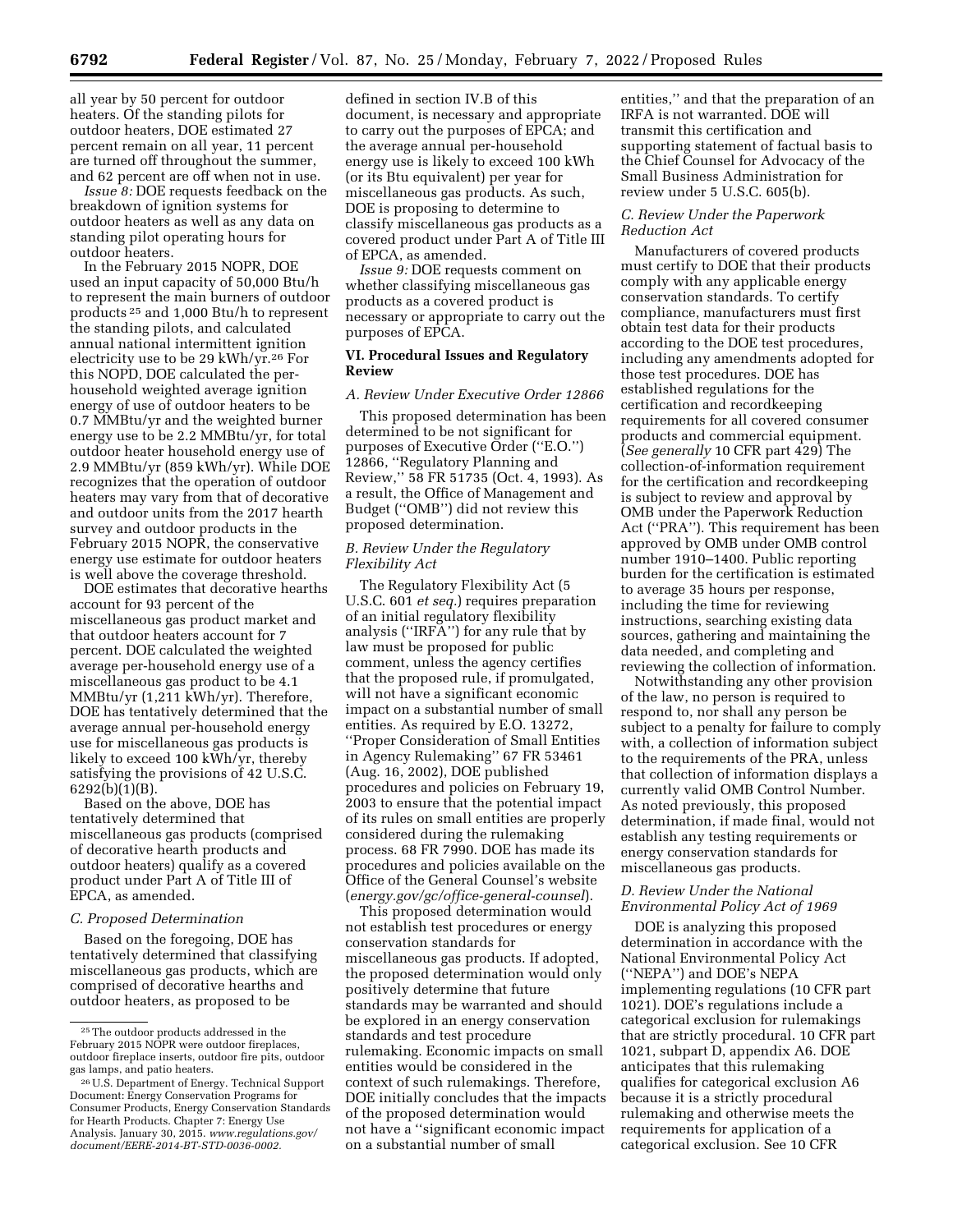1021.410. DOE will complete its NEPA review before issuing the final determination.

# *E. Review Under Executive Order 13132*

E.O. 13132, ''Federalism'' 64 FR 43255 (Aug. 10, 1999), imposes certain requirements on Federal agencies formulating and implementing policies or regulations that preempt state law or that have federalism implications. The Executive order requires agencies to examine the constitutional and statutory authority supporting any action that would limit the policymaking discretion of the States and to carefully assess the necessity for such actions. The Executive order also requires agencies to have an accountable process to ensure meaningful and timely input by State and local officials in the development of regulatory policies that have federalism implications. On March 14, 2000, DOE published a statement of policy describing the intergovernmental consultation process that it will follow in the development of such regulations. 65 FR 13735. DOE has examined this proposed determination and has tentatively determined that it would not have a substantial direct effects on the States, on the relationship between the national government and the States, or on the distribution of power and responsibilities among the various levels of government. EPCA governs and prescribes Federal preemption of State regulations as to energy conservation for the products that are the subject of this proposed determination. States can petition DOE for exemption from such preemption to the extent, and based on criteria, set forth in EPCA. (42 U.S.C. 6297) Therefore, no further action is required by E.O. 13132.

#### *F. Review Under Executive Order 12988*

With respect to the review of existing regulations and the promulgation of new regulations, section 3(a) of E.O. 12988, ''Civil Justice Reform,'' imposes on Federal agencies the general duty to adhere to the following requirements: (1) Eliminate drafting errors and ambiguity, (2) write regulations to minimize litigation, (3) provide a clear legal standard for affected conduct rather than a general standard, and (4) promote simplification and burden reduction. 61 FR 4729 (Feb. 7, 1996). Regarding the review required by section 3(a), section 3(b) of E.O. 12988 specifically requires that Executive agencies make every reasonable effort to ensure that the regulation: (1) Clearly specifies the preemptive effect, if any, (2) clearly specifies any effect on existing Federal law or regulation, (3) provides a clear legal standard for

affected conduct while promoting simplification and burden reduction, (4) specifies the retroactive effect, if any, (5) adequately defines key terms, and (6) addresses other important issues affecting clarity and general draftsmanship under any guidelines issued by the Attorney General. Section 3(c) of Executive Order 12988 requires Executive agencies to review regulations in light of applicable standards in sections 3(a) and 3(b) to determine whether they are met or it is unreasonable to meet one or more of them. DOE has completed the required review and determined that, to the extent permitted by law, this proposed determination meets the relevant standards of E.O. 12988.

## *G. Review Under the Unfunded Mandates Reform Act of 1995*

Title II of the Unfunded Mandates Reform Act of 1995 (''UMRA'') requires each Federal agency to assess the effects of Federal regulatory actions on State, local, and Tribal governments and the private sector. Public Law 104–4, sec. 201 (codified at 2 U.S.C. 1531). For a proposed regulatory action likely to result in a rule that may cause the expenditure by State, local, and Tribal governments, in the aggregate, or by the private sector of \$100 million or more in any one year (adjusted annually for inflation), section 202 of UMRA requires a Federal agency to publish a written statement that estimates the resulting costs, benefits, and other effects on the national economy. (2 U.S.C. 1532(a), (b)) The UMRA also requires a Federal agency to develop an effective process to permit timely input by elected officers of State, local, and Tribal governments on a proposed ''significant intergovernmental mandate,'' and requires an agency plan for giving notice and opportunity for timely input to potentially affected small governments before establishing any requirements that might significantly or uniquely affect them. On March 18, 1997, DOE published a statement of policy on its process for intergovernmental consultation under UMRA. 62 FR 12820. DOE's policy statement is also available at *[www.energy.gov/sites/prod/](http://www.energy.gov/sites/prod/files/gcprod/documents/umra_97.pdf)  [files/gcprod/documents/umra](http://www.energy.gov/sites/prod/files/gcprod/documents/umra_97.pdf)*\_*97.pdf.* 

DOE examined this proposed determination according to UMRA and its statement of policy and determined that the proposed determination does not contain a Federal intergovernmental mandate, nor is it expected to require expenditures of \$100 million or more in any one year by State, local, and Tribal governments, in the aggregate, or by the private sector. As a result, the analytical requirements of UMRA do not apply.

## *H. Review Under the Treasury and General Government Appropriations Act of 1999*

Section 654 of the Treasury and General Government Appropriations Act of 1999 (Pub. L. 105–277) requires Federal agencies to issue a Family Policymaking Assessment for any rule that may affect family well-being. This proposed determination would not have any impact on the autonomy or integrity of the family as an institution. Accordingly, DOE has concluded that it is not necessary to prepare a Family Policymaking Assessment.

#### *I. Review Under Executive Order 12630*

Pursuant to E.O. 12630, ''Governmental Actions and Interference with Constitutionally Protected Property Rights,'' 53 FR 8859 (Mar. 15, 1988), DOE has determined that this proposed determination would not result in any takings that might require compensation under the Fifth Amendment to the U.S. Constitution.

## *J. Review Under the Treasury and General Government Appropriations Act of 2001*

Section 515 of the Treasury and General Government Appropriation Act, 2001 (44 U.S.C. 3516, note) provides for Federal agencies to review most disseminations of information to the public under information quality guidelines established by each agency pursuant to general guidelines issued by OMB. OMB's guidelines were published at 67 FR 8452 (Feb. 22, 2002), and DOE's guidelines were published at 67 FR 62446 (Oct. 7, 2002). Pursuant to OMB Memorandum M–19–15, Improving Implementation of the Information Quality Act (April 24, 2019), DOE published updated guidelines which are available at *[www.energy.gov/sites/prod/files/2019/](http://www.energy.gov/sites/prod/files/2019/12/f70/DOE%20Final%20Updated%20IQA%20Guidelines%20Dec%202019.pdf) [12/f70/DOE%20Final](http://www.energy.gov/sites/prod/files/2019/12/f70/DOE%20Final%20Updated%20IQA%20Guidelines%20Dec%202019.pdf) [%20Updated%20IQA%](http://www.energy.gov/sites/prod/files/2019/12/f70/DOE%20Final%20Updated%20IQA%20Guidelines%20Dec%202019.pdf) [20Guidelines%20Dec%202019.pdf.](http://www.energy.gov/sites/prod/files/2019/12/f70/DOE%20Final%20Updated%20IQA%20Guidelines%20Dec%202019.pdf)*  DOE has reviewed this NOPD under the OMB and DOE guidelines and has concluded that it is consistent with applicable policies in those guidelines.

#### *K. Review Under Executive Order 13211*

E.O. 13211, ''Actions Concerning Regulations That Significantly Affect Energy Supply, Distribution, or Use,'' 66 FR 28355 (May 22, 2001), requires Federal agencies to prepare and submit to the Office of Information and Regulatory Affairs (''OIRA'') at OMB a Statement of Energy Effects for any proposed significant energy action. A ''significant energy action'' is defined as any action by an agency that promulgates or is expected to lead to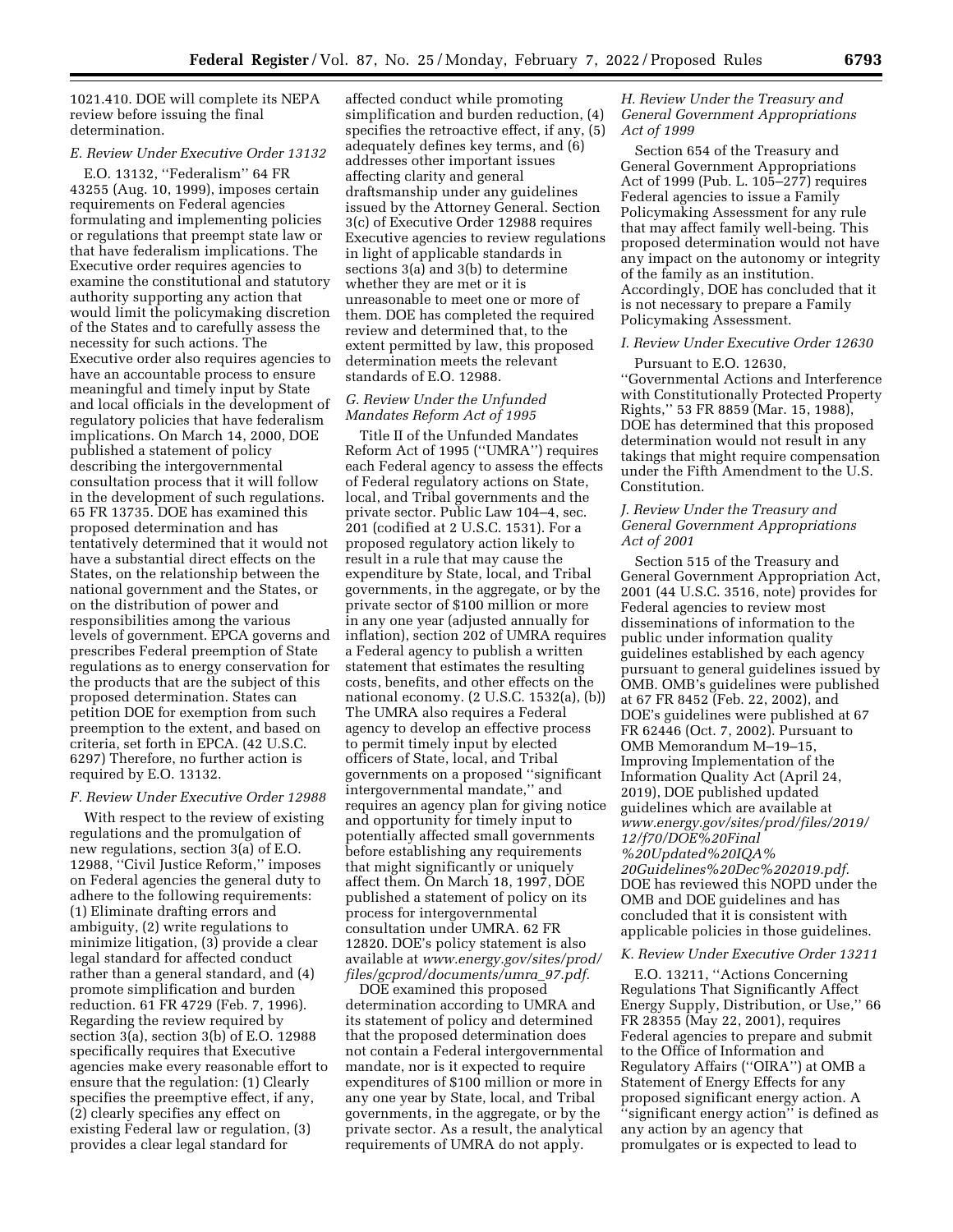promulgation of a final rule, and that (1) is a significant regulatory action under Executive Order 12866, or any successor Executive Order; and (2) is likely to have a significant adverse effect on the supply, distribution, or use of energy; or (3) is designated by the Administrator of OIRA as a significant energy action. For any proposed significant energy action, the agency must give a detailed statement of any adverse effects on energy supply, distribution, or use should the proposal be implemented, and of reasonable alternatives to the action and their expected benefits on energy supply, distribution, and use.

This proposed regulatory action to classify miscellaneous gas products as covered products is not a significant regulatory action under Executive Order 12866. Moreover, it would not have a significant adverse effect on the supply, distribution, or use of energy, nor has it been designated as such by the Administrator of OIRA. Accordingly, DOE has not prepared a Statement of Energy Effects.

# *L. Review Under the Information Quality Bulletin for Peer Review*

On December 16, 2004, OMB, in consultation with the Office of Science and Technology Policy (''OSTP''), issued its Final Information Quality Bulletin for Peer Review (''the Bulletin''). 70 FR 2664 (Jan. 14, 2005). The Bulletin establishes that certain scientific information shall be peer reviewed by qualified specialists before it is disseminated by the Federal Government, including influential scientific information related to agency regulatory actions. The purpose of the Bulletin is to enhance the quality and credibility of the Government's scientific information. DOE has determined that the analyses conducted for this rulemaking do not constitute ''influential scientific information,'' which the Bulletin defines as ''scientific information the agency reasonably can determine will have or does have a clear and substantial impact on important public policies or private sector decisions.'' 70 FR 2667 (Jan. 14, 2005). The analyses were subject to predissemination review prior to issuance of this rulemaking.

### **VII. Public Participation**

#### *A. Submission of Comments*

DOE will accept comments, data, and information regarding this notification of proposed determination no later than the date provided in the **DATES** section at the beginning of this document. Interested parties may submit comments, data, and other information

using any of the methods described in the **ADDRESSES** section at the beginning of this document.

*Submitting comments via [www.regulations.gov.](http://www.regulations.gov)* The *[www.regulations.gov](http://www.regulations.gov)* web page will require you to provide your name and contact information. Your contact information will be viewable to DOE Building Technologies staff only. Your contact information will not be publicly viewable except for your first and last names, organization name (if any), and submitter representative name (if any). If your comment is not processed properly because of technical difficulties, DOE will use this information to contact you. If DOE cannot read your comment due to technical difficulties and cannot contact you for clarification, DOE may not be able to consider your comment.

However, your contact information will be publicly viewable if you include it in the comment or in any documents attached to your comment. Any information that you do not want to be publicly viewable should not be included in your comment, nor in any document attached to your comment. Otherwise, persons viewing comments will see only first and last names, organization names, correspondence containing comments, and any documents submitted with the comments.

Do not submit to *[www.regulations.gov](http://www.regulations.gov)*  information for which disclosure is restricted by statute, such as trade secrets and commercial or financial information (hereinafter referred to as Confidential Business Information (''CBI'')). Comments submitted through *[www.regulations.gov](http://www.regulations.gov)* cannot be claimed as CBI. Comments received through the website will waive any CBI claims for the information submitted. For information on submitting CBI, see the Confidential Business Information section.

DOE processes submissions made through *[www.regulations.gov](http://www.regulations.gov)* before posting. Normally, comments will be posted within a few days of being submitted. However, if large volumes of comments are being processed simultaneously, your comment may not be viewable for up to several weeks. Please keep the comment tracking number that *[www.regulations.gov](http://www.regulations.gov)*  provides after you have successfully uploaded your comment.

*Submitting comments via email.*  Comments and documents submitted via email also will be posted to *[www.regulations.gov.](http://www.regulations.gov)* If you do not want your personal contact information to be publicly viewable, do not include it in your comment or any accompanying

documents. Instead, provide your contact information in a cover letter. Include your first and last names, email address, telephone number, and optional mailing address. With this instruction followed, the cover letter will not be publicly viewable as long as it does not include any comments.

Include contact information each time you submit comments, data, documents, and other information to DOE. No faxes will be accepted.

Comments, data, and other information submitted to DOE electronically should be provided in PDF (preferred), Microsoft Word or Excel, or text (ASCII) file format. Provide documents that are not secured, that are written in English, and that are free of any defects or viruses. Documents should not contain special characters or any form of encryption and, if possible, they should carry the electronic signature of the author.

*Campaign form letters.* Please submit campaign form letters by the originating organization in batches of between 50 to 500 form letters per PDF or as one form letter with a list of supporters' names compiled into one or more PDFs. This reduces comment processing and posting time.

*Confidential Business Information.*  Pursuant to 10 CFR 1004.11, any person submitting information that he or she believes to be confidential and exempt by law from public disclosure should submit via email two well-marked copies: One copy of the document marked ''confidential'' including all the information believed to be confidential, and one copy of the document marked ''non-confidential'' with the information believed to be confidential deleted. DOE will make its own determination about the confidential status of the information and treat it according to its determination.

It is DOE policy that all comments may be included in the public docket, without change and as received, including any personal information provided in the comments (except information deemed to be exempt from public disclosure).

## *B. Issues on Which DOE Seeks Comments*

DOE welcomes comments on all aspects of this proposed determination. DOE is particularly interested in receiving comments and views of interested parties concerning the following issues:

*Issue 1:* DOE requests comment on whether there are other industry standards that should be reviewed for this coverage determination for decorative hearth products and outdoor heaters.